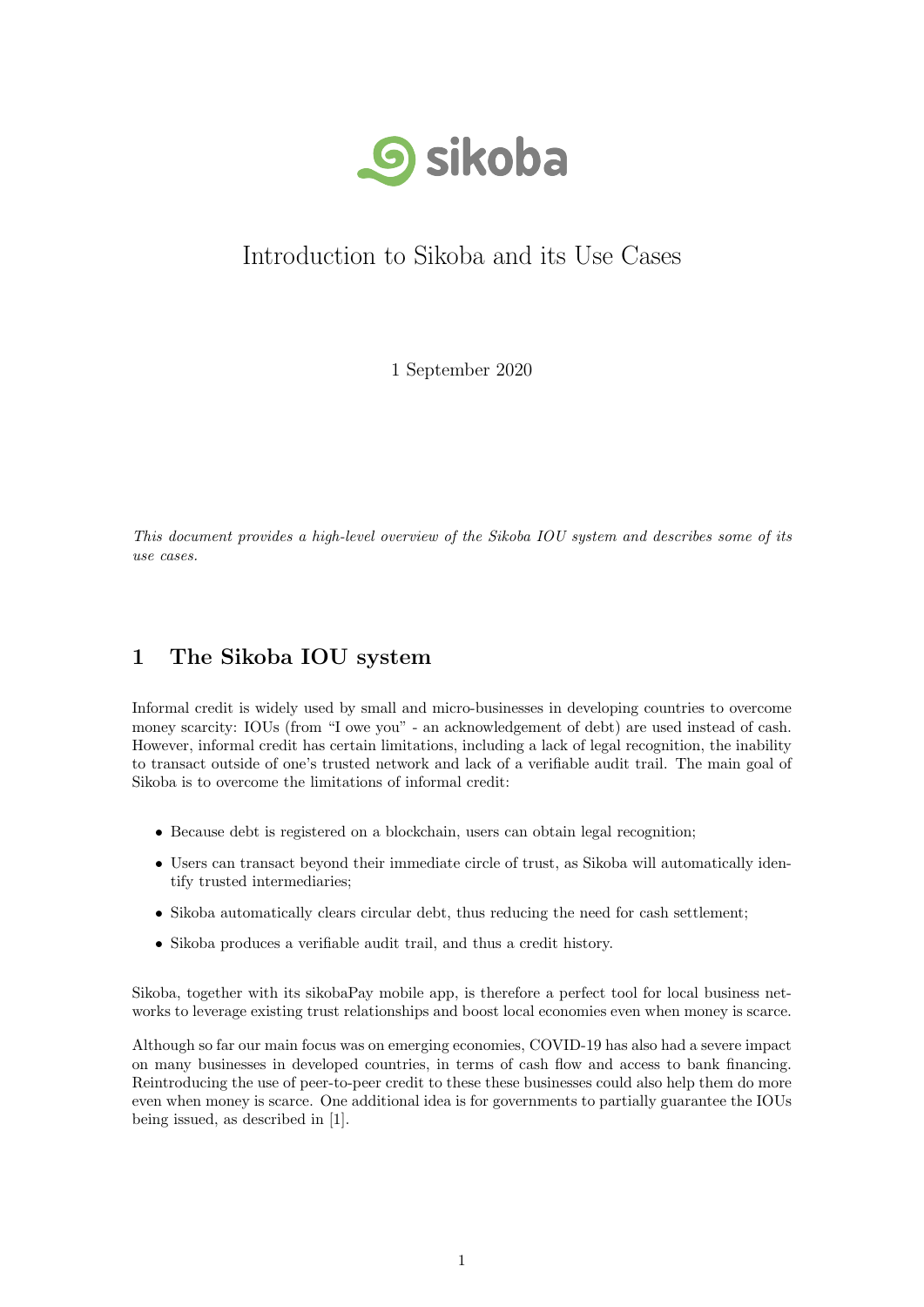## 2 Sikoba Use Cases

Sikoba can also be adapted to support many different applications, for example local currencies, mutual credit networks, micro-lending, basic income programs as well as digital cash programs. The following use cases are based on existing partnerships or potential projects.

#### 2.1 Beki - Local Currency project in Luxembourg

Sikoba has agreed with De Kär, operators of the Beki regional currency, to integrate a digital version of Beki into its platform.

De Kär is a non-profit organisation that manages the Beki regional currency in the canton of Redange, in the West of Luxembourg. The Beki is backed by the euro on a 1–1 basis and currently exists only in the form of paper currency, with denominations of 1, 2, 5, 10, 20 and 50 Beki. More than 100 local companies accept payments in Beki, and there are over 200,000 Beki in circulation. Consumers can exchange 100 euros for 103 Beki, in effect giving them a 3% increase in purchasing power when buying locally.

De Kär will work with Sikoba to introduce an electronic version of the Beki, the "e-Beki", that can be used via the sikobaPay mobile app. This will reduce printing costs as well as eliminate the need to handle and count paper notes. In addition, local businesses will benefit from the IOU features of sikobaPay.

#### 2.2 Tefía - Nano-Credit project in Bogotá, Colombia

Sikoba is partnering with Bogota-based Libranzas Group SAS to bring easy-to-use nano-credits to consumers in Colombia via a co-branded version of the sikobaPay mobile app, under the Tefía brand. "Te fía" means "I trust you" in Spanish.

Instead of borrowing cash, Tefía users will be granted credit lines which they can use in participating stores. Cash will be used only to reimburse outstanding balances, which can be done in any participating store. According to the Colombian Chamber of Commerce, around 120,000 small stores are registered in Bogotá alone, with an additional 230,000 stores in the rest of Colombia.

Tefía will be launched as a pilot program in one Bogotá neighbourhood, but the goal is to expand to eventually cover the entire city of Bogotá, and later other regions of Colombia.

#### 2.3 Jala - Community Credit in Manila, Philippines

Sikoba has entered into a partnership agreement with Jala, developers of the Jala ID+ Card, to help establish a local credit cooperative in the Payatas district of Quezon City, Manila.

For the past year, Jala has been working with the "Concerned Citizens of Payatas" initiative to establish a local credit cooperative. Payatas is a poor district of Quezon City, which is the largest city in the Philippines and part of the Manila metropolitan region. Many inhabitants and small businesses in Payatas are exploited by loan sharks who charge interest rates of 150% p.a. and more. The cooperative aims to provide community-funded loans with much lower interest rates.

Jala and Sikoba will work together to set up a pilot program with an initial 1,000 participants. Jala has the necessary local contacts, and will provide the Jala ID+ card to the program participants. Sikoba in turn will make its sikobaPay mobile app "Jala compliant", meaning that it will be able to communicate with Jala's ID+ card via NFC (near-field communication). The card will be used as a confirmation of a user's identity.

If the pilot project is successful, the goal is to expand the project not just in Payatas, but also in other districts of Quezon City and eventually in other cities in the Philippines. Jala aims to reach at least 100,000 users within 12 months.